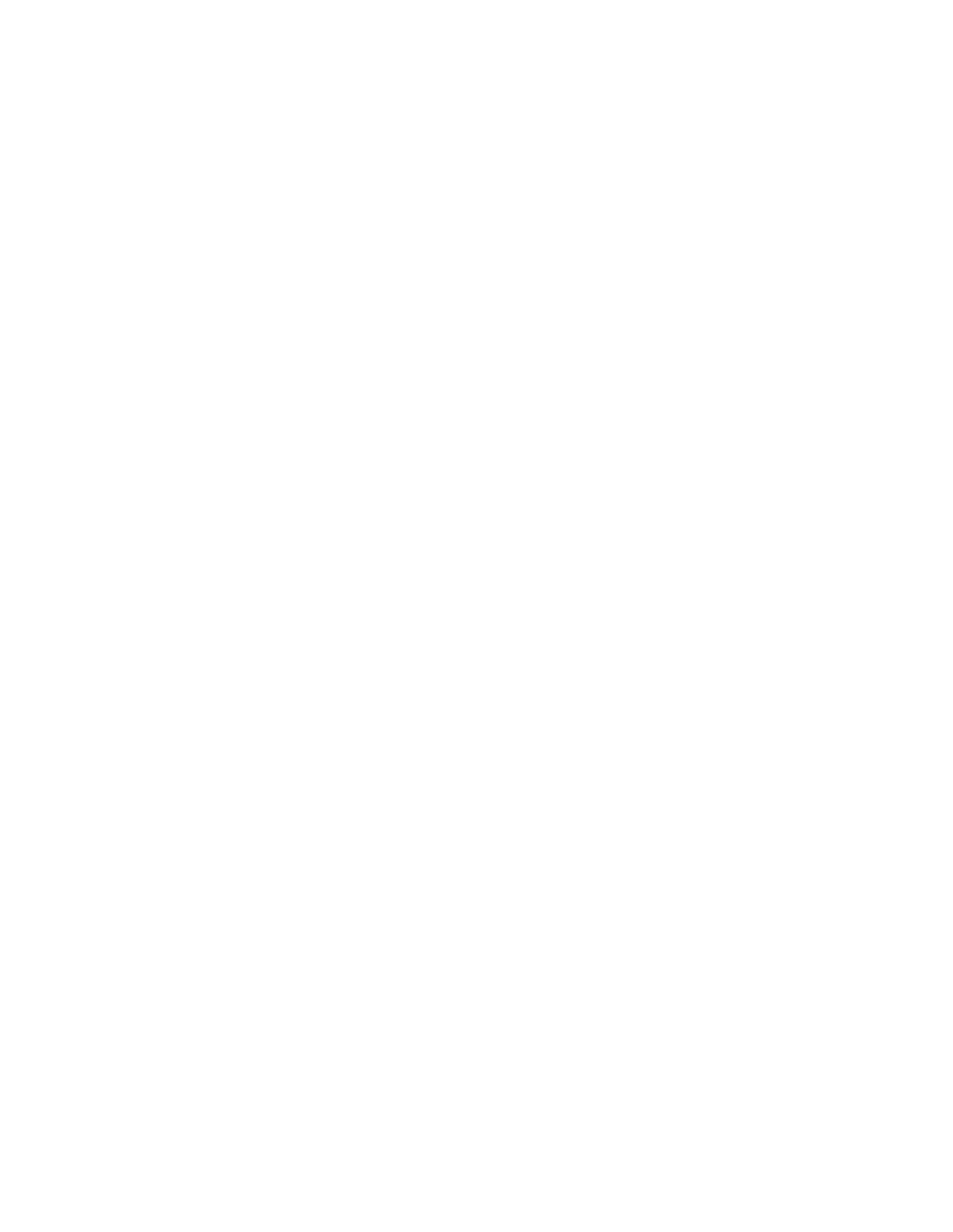# **TABLE OF CONTENTS**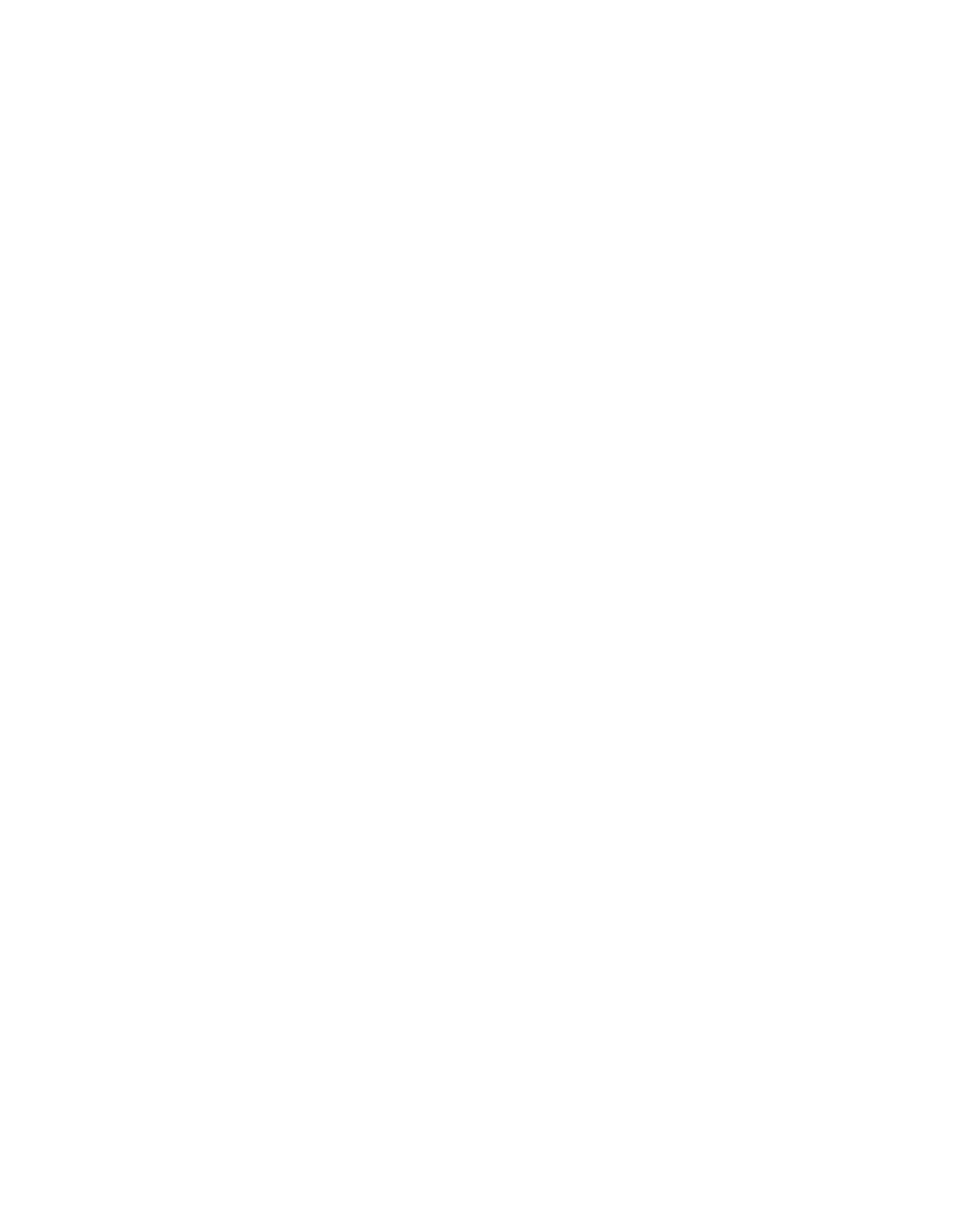# <span id="page-4-0"></span>**INTRODUCTION**

Metro and the City of Beaverton are excited to extend this request for qualifications and concepts for qualified teams (hereafter, "Developer" or "Development Team") to develop affordable housing on the Elmonica Station Opportunity Site. The 1.07-acre property is located at 17030 SW Baseline Road on the southwest corner of W Baseline Road and SW 170<sup>th</sup> Avenue, less than 0.2 miles from the Elmonica Station Park and Ride. Metro and the City of Beaverton are seeking a team that can deliver approximately 60 to 80 affordable units, including at least 28 units at 30% of Area Median Income or less and at least 29 units of two bedrooms or more. To achieve this goal, Metro and the City of Beaverton have committed to a full land value write-down on the site as well as a commitment of up to \$11.9 million in Regional Housing Bond funds and eight Project Based Vouchers (PBVs). A summary of this project's requirements is below:

| <b>PROJECT REQUIREMENTS</b>     |                                                                                                                                                              |
|---------------------------------|--------------------------------------------------------------------------------------------------------------------------------------------------------------|
| Maximum subsidy/unit            | \$150,000                                                                                                                                                    |
| Total unit target               | $60 - 80$ units                                                                                                                                              |
| 30% AMI units                   | 28 units                                                                                                                                                     |
| Family sized units (2+ Bedroom) | 29 units                                                                                                                                                     |
| <b>Project Based Vouchers</b>   | 8 PBVs                                                                                                                                                       |
|                                 | The PBV units should be programmed for family-sized units<br>(2-bedrooms or more)                                                                            |
|                                 | PBV units must be made available through referrals from<br>the Housing Authority of Washington County.                                                       |
| Programming                     | All units restricted at or below 60% AMI                                                                                                                     |
|                                 | Programming appropriate to target population                                                                                                                 |
| Screening                       | Use low barrier screening criteria that balances access to                                                                                                   |
|                                 | target populations, project operations, and community<br>stability                                                                                           |
|                                 | Beaverton and Metro will review and may request                                                                                                              |
|                                 | revisions to screening criteria and lease up process                                                                                                         |
| <b>COBID participation</b>      | A detailed plan to achieve at least 20% COBID certified<br>construction participation, and 20% COBID certified design<br>professional services participation |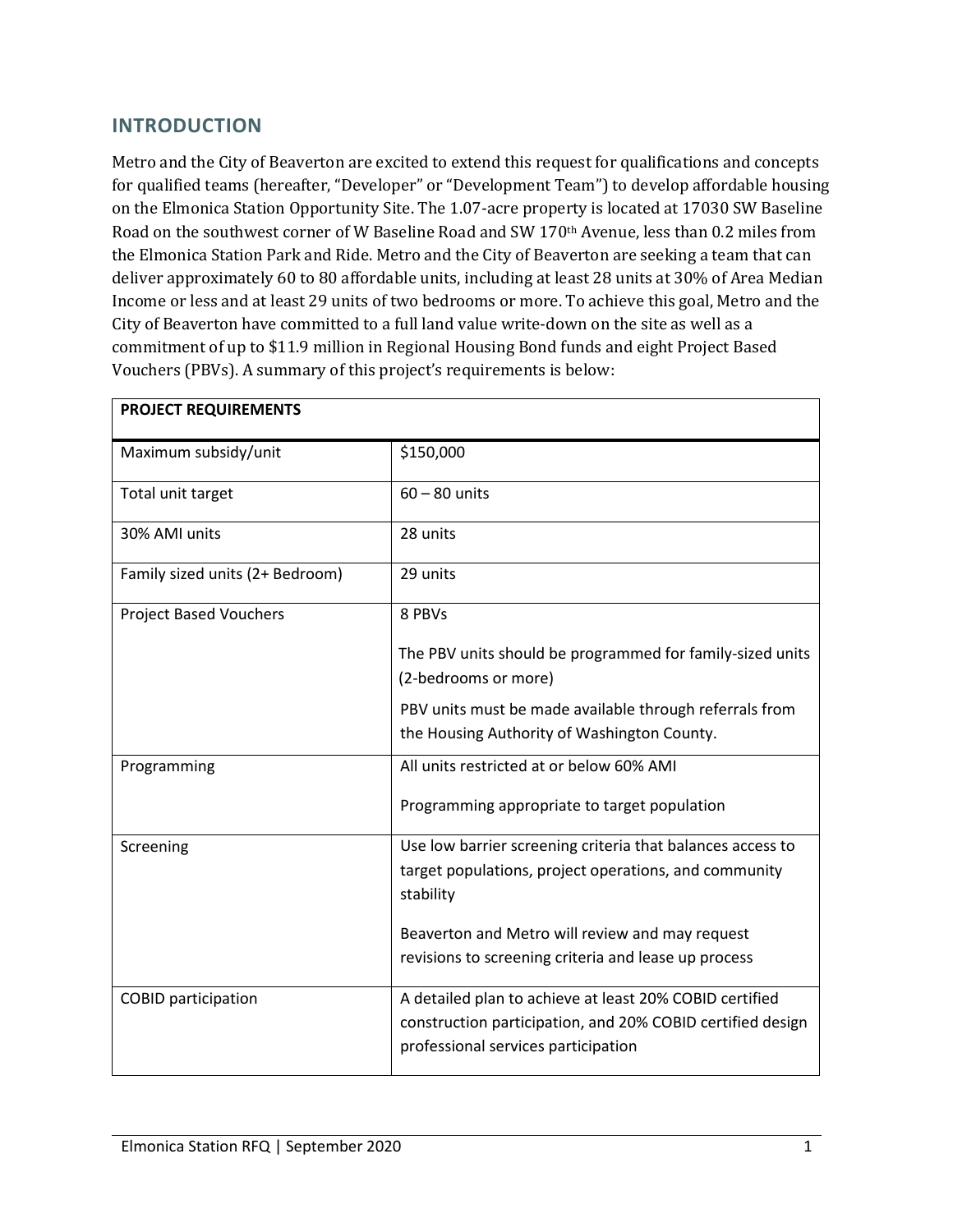|                                | If the plan includes a significant partnership with a trade<br>association/consultant, such plan should include in detail<br>the expected division of work |
|--------------------------------|------------------------------------------------------------------------------------------------------------------------------------------------------------|
| Sustainability                 | Compliance with Oregon Housing and Community Services                                                                                                      |
|                                | standards                                                                                                                                                  |
| Accessibility                  | Universal design principals                                                                                                                                |
| Design                         | Quality design, aesthetics, and material                                                                                                                   |
| <b>Funding Sources</b>         | Successful respondents will utilize a combination of capital                                                                                               |
|                                | funding sources, including but not limited to: respondent's                                                                                                |
|                                | equity, Regional Housing Bond funds, Section 42 Low                                                                                                        |
|                                | Income Housing Tax Credit (LIHTC) equity, a mortgage and                                                                                                   |
|                                | conventional construction and permanent financing                                                                                                          |
|                                | sources                                                                                                                                                    |
| Leverage                       | Maximization of all non-Bond sources of funding including                                                                                                  |
|                                | use of Low-Income Housing Tax Credit equity and                                                                                                            |
|                                | conventional debt to the greatest extent feasible                                                                                                          |
| Beaverton Local Implementation | Respondents must demonstrate alignment with the LIS                                                                                                        |
| Strategy (LIS) Alignment       | and their support of this commitment in as many aspects                                                                                                    |
|                                | of a project proposal as possible, including but not limited                                                                                               |
|                                | to development team, project contractors, vendors,                                                                                                         |
|                                | resident and supportive services, marketing, leasing, and                                                                                                  |
|                                | operations components.                                                                                                                                     |
|                                |                                                                                                                                                            |

# <span id="page-5-0"></span>**PURPOSE AND GOALS**

### <span id="page-5-1"></span>**Metro Affordable Housing Bond Program**

Metro and the City of Beaverton intend to support development at the Opportunity Site with funds from the Regional Affordable Housing Bond Program and are seeking proposals consistent with the Metro's Guiding Principles and the City of Beaverton's Housing Bond Local Implementation Strategy (LIS).

### **Metro Guiding Principles**

In its efforts to achieve unit production targets, Metro's Regional Affordable Housing Bond Program is guided by the following four principles:

• **Lead with racial equity.** Ensure that racial equity considerations guide and are integrated throughout all aspects of the Program implementation, including community engagement, project location prioritization, tenant screening and marketing, resident and/or supportive services, and inclusive workforce strategies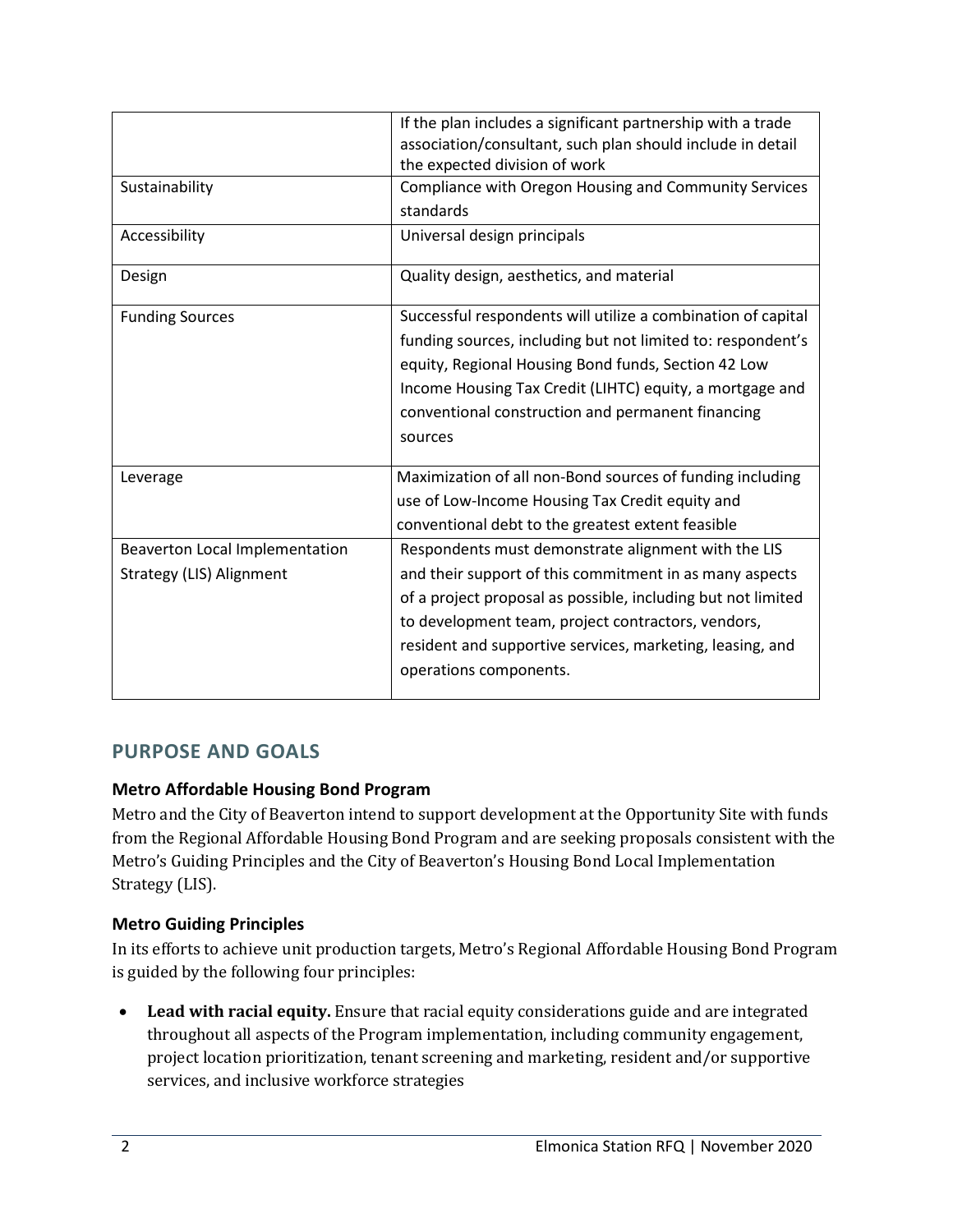- **Create opportunity for those in need**. Ensure that Program investments serve people currently left behind in the region's housing market, especially communities of color, families with children and multiple generations, people living with disabilities, seniors, veterans, households experiencing or at risk of homelessness, and households at risk of displacement. Incorporate commitments for tracking and reporting on Program outcomes for people of color and other historically marginalized groups.
- **Create opportunity throughout the region.** Ensure that Program investments are distributed across the region to (a) expand affordable housing options in neighborhoods that have not historically included sufficient supply of affordable homes, (b) increase access to transportation, employment, education, nutrition, parks and natural areas, and (c) help prevent displacement in changing neighborhoods where communities of color live today.
- **Ensure long-term benefit and good use of public dollars**. Provide for community oversight to ensure transparency and accountability in Program activities and outcomes. Ensure financially sound investments in affordable, high quality homes. Allow flexibility and efficiency to respond to local needs and opportunities, and to create immediate affordable housing opportunities for those in need.

#### <span id="page-6-0"></span>**Beaverton Local Implementation Strategy**

In addition to Metro's Regional Housing Bond Program Guiding Principles, the City of Beaverton completed a thorough, community-focused process to develop its **Local Implementation Strategy** (LIS) (Appendix A). The LIS aims to sustain Beaverton's livability, particularly for those most in need. The LIS guides the City's efforts as it works to create affordable housing using its allocation of Housing Bond proceeds. The LIS also outlines a commitment to furthering community goals of preventing displacement, advancing racial equity and inclusion, creating affordable housing options in locations where there are none, and helping address homelessness in the community. Priorities identified in the LIS include:

- Lead with racial equity and inclusion
- Use a portfolio approach to achieve established goals
- Leverage publicly owned land
- Ensure investments are made in the following areas:
- o High net-worth areas with limited or no affordable housing options;
- o Consider school catchment areas, planned transit and planned infrastructure improvements.

All proposals will be evaluated based on Metro and Beaverton's implementation strategies that would benefit communities in desperate need of housing.

# <span id="page-6-1"></span>**NEIGHBORHOOD CONTEXT**

#### <span id="page-6-2"></span>**City of Beaverton**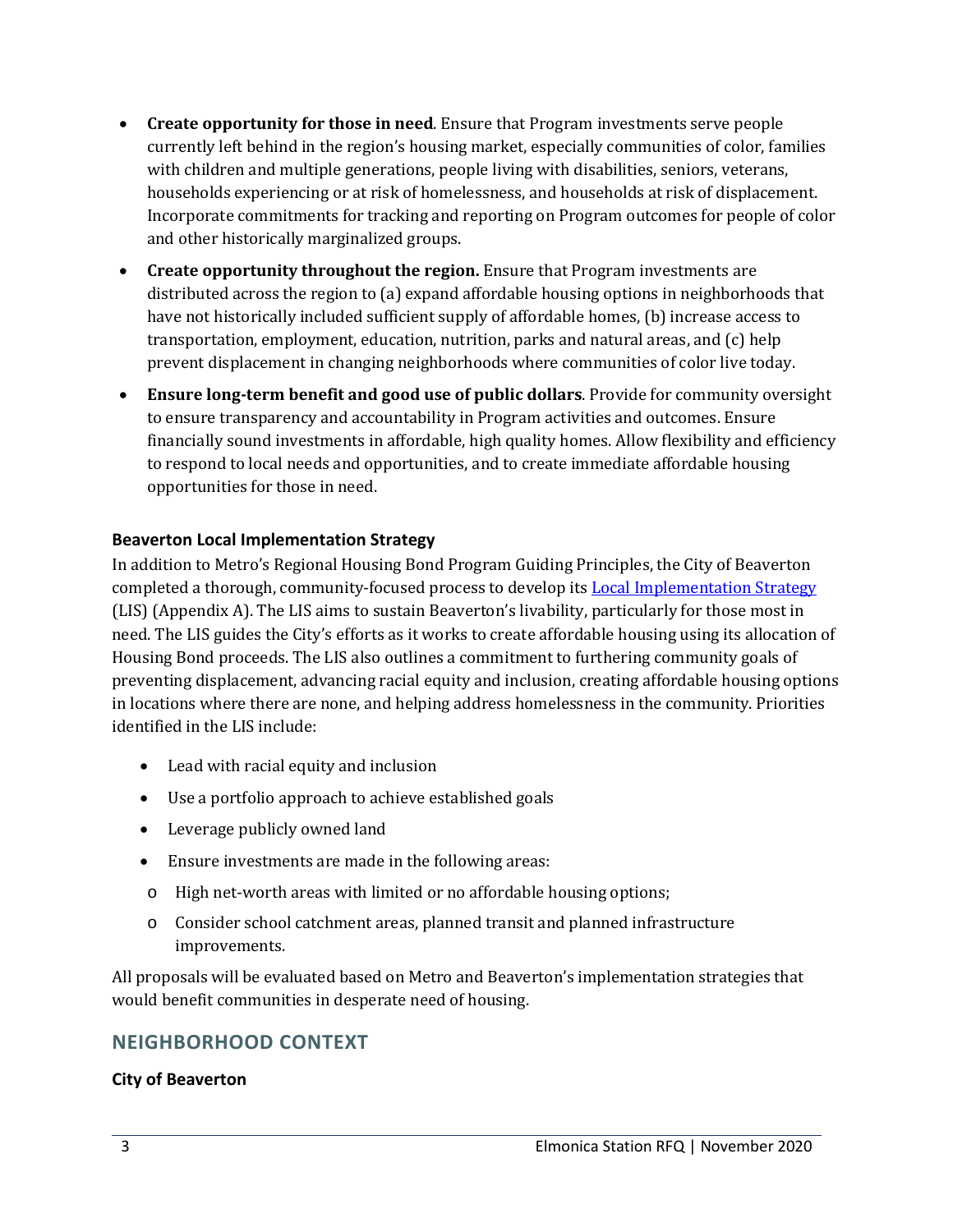The City of Beaverton is located in the heart of the Tualatin Valley, midway between Mt. Hood and the Oregon coast, just seven miles immediately west of Portland, Oregon. Beaverton is Oregon's sixth largest city and the second largest incorporated city in Washington County. The City is located 20 miles from the Portland International Airport or eight miles from Hillsboro airport, all of which are easily accessed via multiple modes of transportation. Beaverton combines the best of a big city with the peaceful surroundings of a small town.

Beaverton is home to more than 98,000 people of all ages and backgrounds. One in three Beaverton residents identify as a person of color, roughly 20 percent were born outside of the U.S. and more than 100 languages are spoken in the Beaverton School District. This richness of cultural diversity is what makes Beaverton such a vibrant city. Unfortunately, over 45% of renting households in Beaverton are rent burdened paying over 30% of their income in rent costs.

#### <span id="page-7-0"></span>**Elmonica Station Area**

The site is less than 0.2 miles north of the Elmonica/SW 170th MAX station, which connects the area with regular transit service throughout the larger Portland Metro area. Redevelopment efforts in this area are focused around the light-rail station to provide a higher density of development with a focus on housing. Mixed-use development is encouraged to include a mix of housing and commercial uses, similar to the project north of the site which contains multiple ground floor retail businesses with residential units above.

#### **Nearby Amenities**

- **Schools** Beaverton School District is the third largest district in Oregon and is nationally acclaimed for their students' high SAT scores. Beaverton schools have formed strong partnerships with the business community. Beaverton is also home to several highly regarded private schools and some of the region's best state and private universities and community colleges are located within 30 miles of Beaverton. Public schools serving the site include: Beaver Acres Elementary School, 5 Oaks Middle School, and Aloha High School.
- **Parks** There are over 100 parks within 1,000 acres of the city, a park within a half mile of every home, 30 miles of hiking trails and a 25-mile network of bike paths. The City has a partnership with Tualatin Hills Park and Recreation District (THPRD) who is the park provider for the city. Parks within the immediate vicinity include: the Waterhouse Powerline Park, Parr Park, Tualatin Hills Park, Vendla Park, and Tualatin Hills Nature Park.
- **Full service grocery stores** The site is centrally located with multiple grocery stores within less than 2 miles including but not limited to Fred Meyer, India Supermarket, Apna Bazaar Indian Store, Walmart Neighborhood Market, Manila Market, India Sweets & Spices, Can Tho Market, Grocery Outlet, and Costco.
- **Employers** Major employers in the general surrounding area include Nike, Intel, Tektronix, Cascade Microtech, Columbia Sportswear, Providence St. Vincent Hospital, in addition to many high-tech companies.
- **Transit routes**  The site is located at the corner of SW Baseline Road and SW 170th Avenue with the Elmonica/SW 170<sup>th</sup> Avenue light rail station less than 1,000 feet south. This station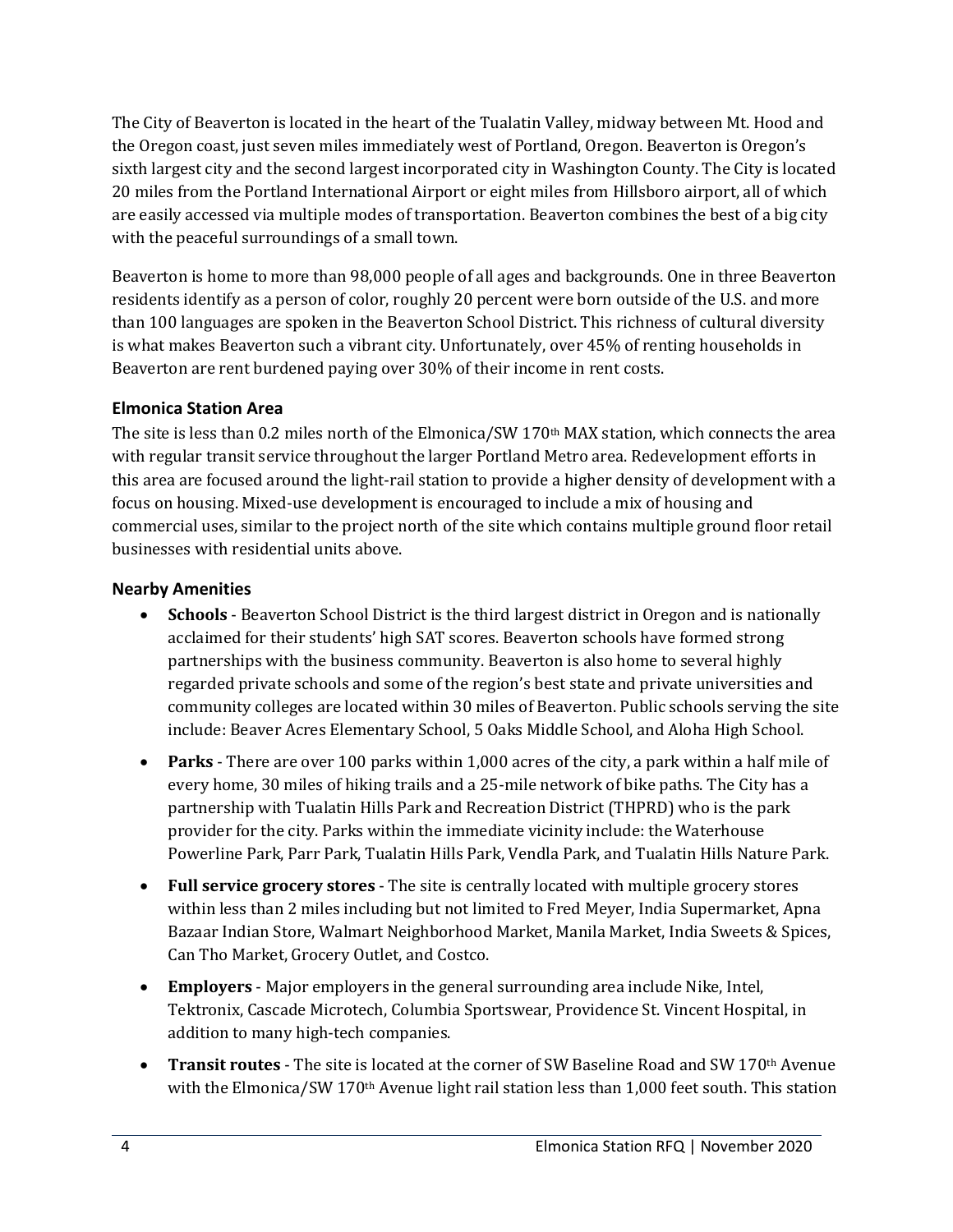is serviced by the Blue Line and includes a park and ride. Nearby bus routes include the #67 on 158th, #59 on Walker, and #52 on 185th and multiple routes are easily accessed via the stops along the light rail. TriMet's "A Better Red" project will expand Red Line service to Elmonica Station, which will increase travel service to Downtown Portland and Hillsboro while adding direct service to Portland International Airport (PDX). TriMet anticipates "A Better Red" will be complete in 2023 or 2024.

# <span id="page-8-0"></span>**SITE INFORMATION**

The 1.07 acre Elmonica Station Site ("the Site") is located at 17030 SW Baseline Road in Beaverton, Oregon and within a HUD-designated Qualified Census Tract (QCT). The Property is zoned Station Community Multiple Use (SC-MU). SC-MU zones are generally located within one-half mile of light rail platforms and permit office retail, service, and residential uses. A minimum density of at least 24 residential units per acre is required and there is no maximum units per acre for residentialonly projects. The baseline parking requirement in the SC-MU zone is one space per unit, however reductions to the parking ratio are possible if a project can prove reduced need through an adjustment process. Previous affordable housing developments within the City of Beaverton have shown precedent in reducing parking ratios to 0.75 per unit given proximity to transit and the increased transit demand from lower income residents. The SC-MU allows a maximum building height of up to 100 feet within 1,320 feet of a MAX station platform.

#### <span id="page-8-1"></span>**Site Access and Connectivity**

Both SW 170th Avenue and SW Baseline Road are managed by Washington County and not the City of Beaverton. Existing Baseline Road access is located at the Property's northwestern most corner. County staff indicate that left turns are unlikely to be allowed here and automobile movement will be restricted to right turns only. There is additional automobile access onto SW 170th Ave. at the eastern most portion of the site. This access will also likely be right-in-right-out only due to proximity to the Baseline intersection.

There are currently no sidewalks on the west side of 170<sup>th</sup> Ave. leading down to the Elmonica MAX Station. Pedestrians currently need to cross to the east side of 170th Ave. at Baseline to access sidewalks to the station. The developer will be responsible for building new sidewalks along the Site's perimeter. A future pedestrian crossing may be allowed across  $170<sup>th</sup>$  Ave, midway between the light rail tracks and Baseline Road at the entrance to TriMet's park and ride, pending the future development of the land surrounding the Site. The remaining sidewalks on the west side of 170th Ave will be built as the land to the south of the Site develops.

### <span id="page-8-2"></span>**Property Development Constraints**

Metro and Beaverton staff anticipate that the Property's development envelope may be reduced due to required right-of-way (ROW) and utility impacts. During discussions about a future development on the Property prior to release of this RFQ, Washington County Transportation staff indicated that a right turn deceleration lane may be required from eastbound Baseline Road onto southbound 170<sup>th</sup> Ave. This right turn lane would need to begin 300 feet from the intersection and would extend across the entire northern portion of the Property. Washington County Transportation staff anticipate that the existing 45 feet from centerline of ROW that currently exists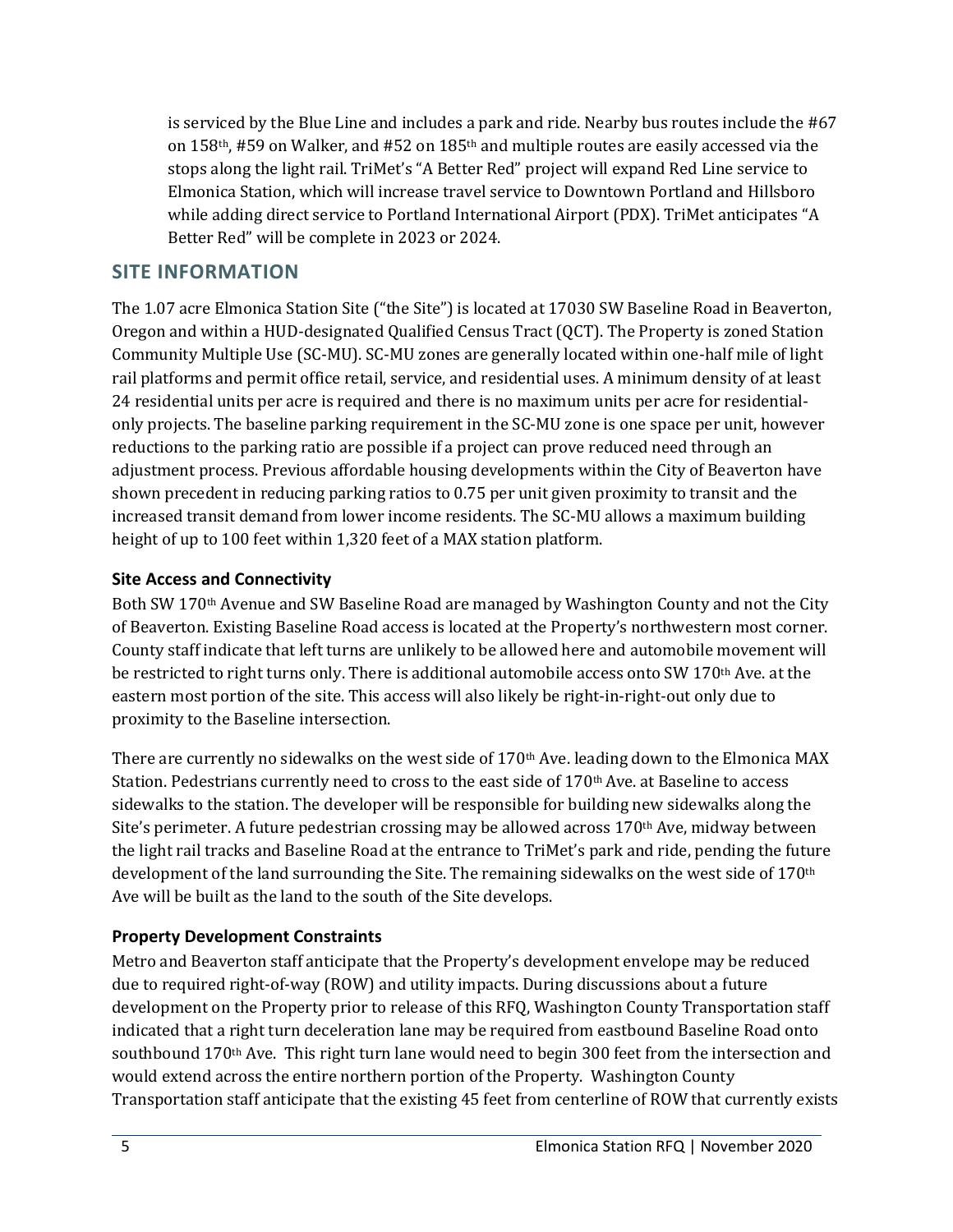on Baseline Rd would need to be expanded to 61 feet in order to accommodate this 10 foot turn lane and widened sidewalk. Along 170th Avenue, Washington County Transportation staff indicated that 45 feet of ROW from centerline will be required. The Property boundaries already reflect this dedication, however the ultimate width of the future sidewalk may require additional ROW. Refer to the map below or Appendix B for an illustration of the anticipated ROW impacts.



*Figure 1: Property Acquisition Overlay (also included as Appendix B)*

In addition to ROW constraints, the west side of  $170<sup>th</sup>$  Ave is impacted by existing power lines that will require relocation underground according to Portland General Electric (PGE). PGE has indicated it will pay for new facilities and for the labor to underground the power lines, however they will require that a pathway along the site be provided for the new lines. PGE staff anticipate that the lines will fit under the existing ROW dedicated at 170th Ave, however a new electrical vault will need to be installed near the corner of Baseline Road and 170<sup>th</sup> Ave. This vault will need an 8 foot clearance along each side to ensure proper maintenance access.

### <span id="page-9-0"></span>**Environmental**

A Phase II Environmental Site Assessment (Appendix C) ("ESA") was completed on the Site by Landau Associates in March 2018. The ESA established the Site as a former gasoline service station and automobile maintenance facility since roughly 1960. Prior to that time, the Site was primarily residential and agricultural. Part of the Site, then known as Setniker's Auto Repair, was acquired during the expansion of Baseline Road in 1993. As part of this project, five underground storage tanks (UST) were removed from two tank pits at the northern portion of the Site. Two of these tanks were unpermitted but considered exempt from decommissioning reports. Oregon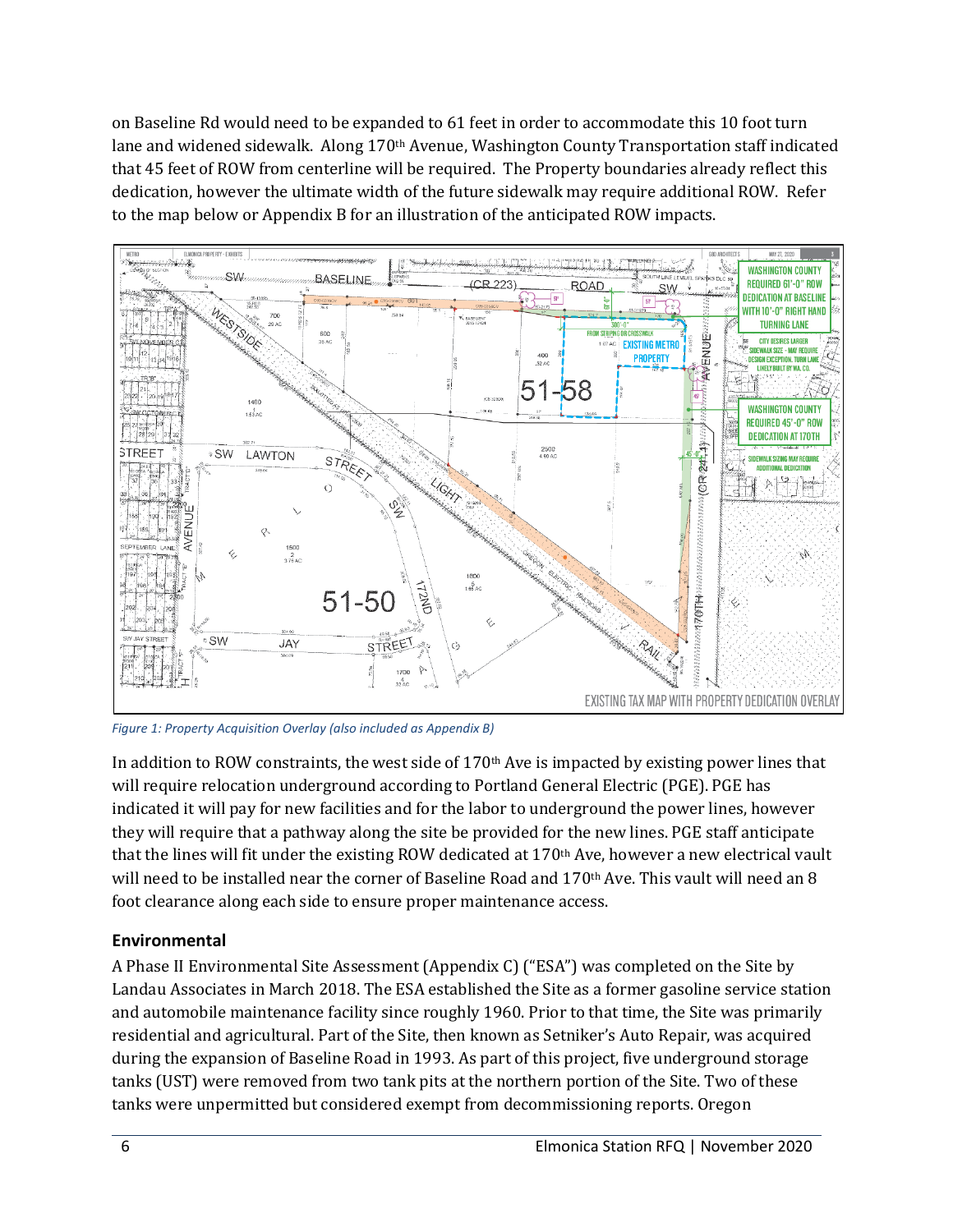Department of Environmental Quality (DEQ) issued a No Further Action (NFA) determination based on soil samples collected at the time.

While completing Baseline Road ROW improvements in 1995, TriMet encountered petroleum contaminated soil near one of the former tank pits. Over 22 tons of contaminated soil were excavated and disposed of offsite. DEQ reopened the site in 1996 and requested further information from the contractor that removed the USTs prior to the ROW work. DEQ determined that the contamination was the responsibility of the property owner but the owner could not pay for additional evaluation or remediation work.

After a change in petroleum-contaminated site evaluation criteria, DEQ issued a No Further Action letter (NFA) for the Site in 2007. DEQ analyzed soil on the site and detected levels below risk-based concentrations, but no groundwater samples were taken and not all former UST pit locations were sampled. Metro's March 2018 ESA analyzed eight soil samples and eight groundwater samples from the Site. Investigators encountered chemical odors and a petroleum sheen from some borings. Soil analysis encountered concentrations of gasoline and motor oil typical with former automobile service stations. The only compound detected at a concentration greater than the most stringent Risk-Based Concentration (RBC) (leaching into groundwater for residential uses) was gasoline near boring B-5, an existing above ground storage tank. The detected level of contaminants was below the RBC for vapor intrusion into residential buildings. The detected concentrations of contaminants were all below what was originally reported in the existing no further action letter, suggesting natural attenuation is occurring. Groundwater analysis detected concentrations of gasoline and oil contaminants above the most stringent RBC for ingestion of tap water, however any new construction would most likely connect to the municipal system.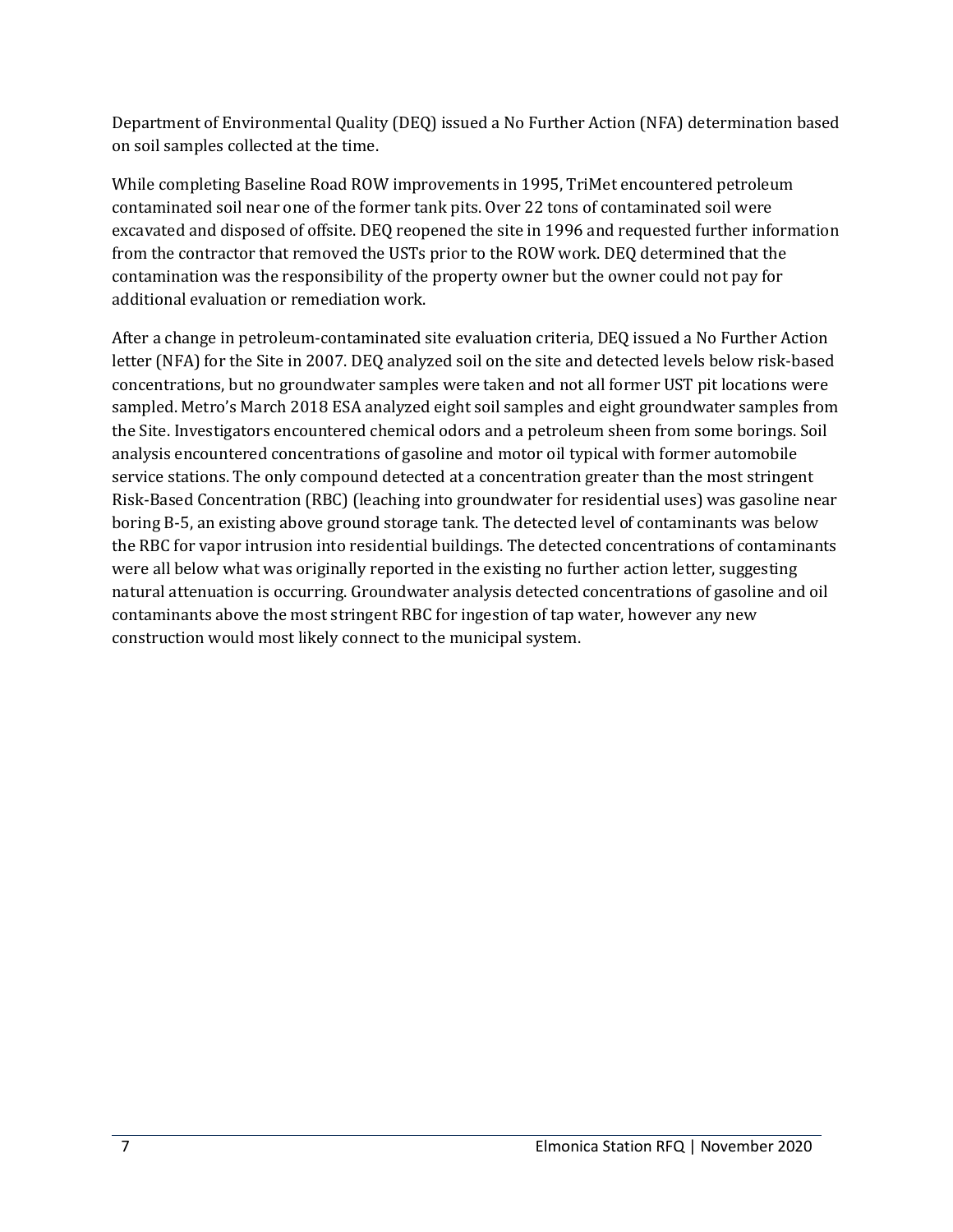

*Figure 2: Elmonica ESA Sampling Locations (also included in Appendix C)*

An unoccupied 1,525 square foot auto repair shop building remained on the Site's northeast corner after Metro purchased the property. After a hazardous materials survey that discovered asbestos and lead-based paint, Metro demolished the building and disposed of sensitive materials in November 2019. During the demolition process Metro discovered a previously unknown septic tank on the Site and decommissioned it. To the best of Metro's knowledge, a concrete slab from the previous building and capped sewer lines are all that remain on the Site today.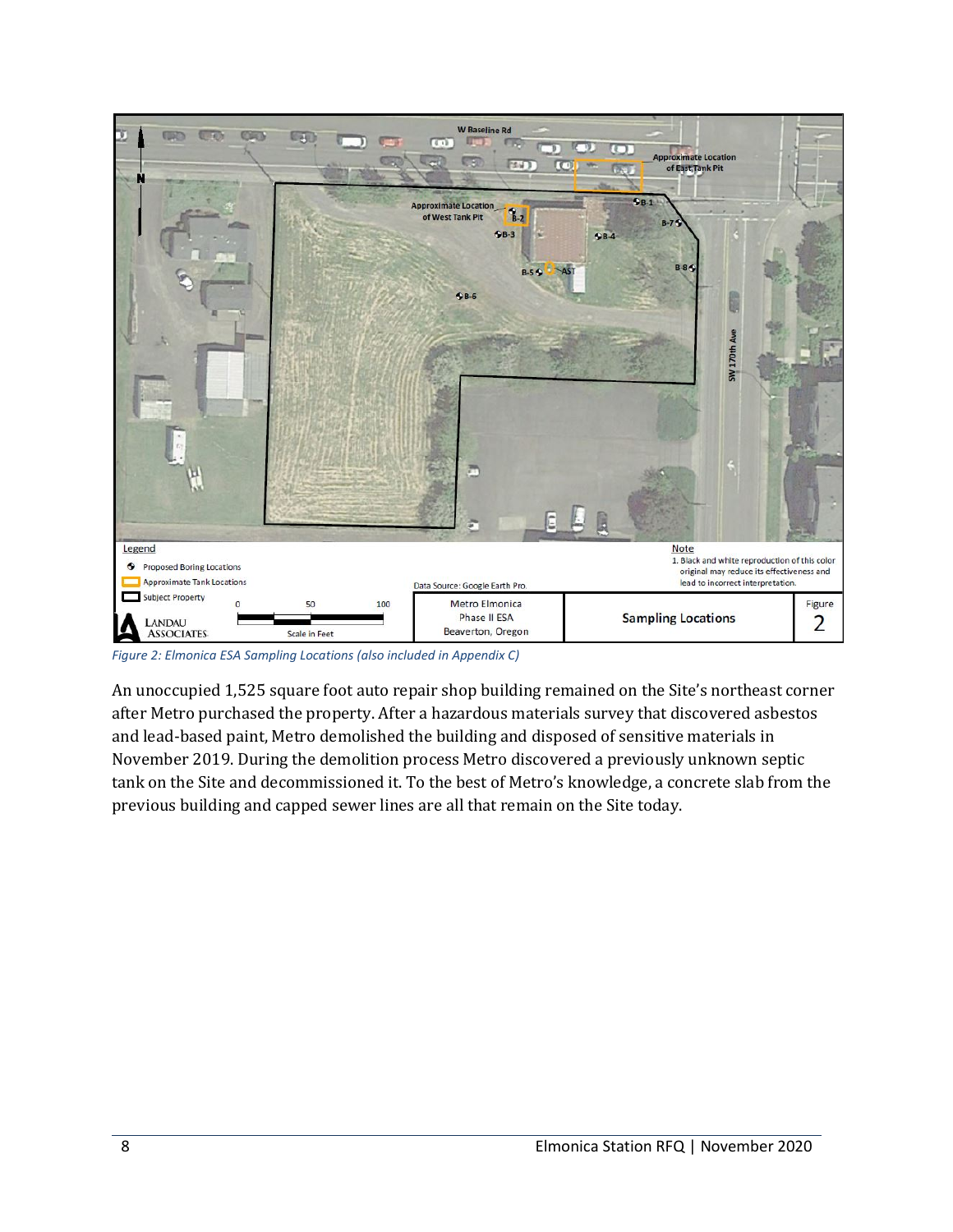#### **Adjacent Development**

Property adjacent to the Site is currently under contract by AG Spanos Companies (Spanos) for the purpose of developing market-rate multifamily housing. Spanos representatives have approached Metro and the City of Beaverton and expressed interest in partnering with the eventual developer of the Site in the form of a land swap or other joint venture. Teams responding to this RFQ will only be evaluated based on their approach to developing the Metro-owned site and not their willingness to partner with Spanos or possible joint-venture alternatives. However, the selected developer



*Figure 3: Adjacent Property Ownership*

will have the opportunity to explore development options with Spanos after the completion of this RFQ process.

# <span id="page-12-0"></span>**FINANCIAL INCENTIVES**

The selected development team and concept will be eligible to apply for Regional Housing Bond funds. To support development of affordable housing at the Elmonica site, The City of Beaverton and Metro have combined to commit up to **\$11.9 million and 8 PBVs to support the achievement of at least 28 units of 30% AMI housing, 50% family units of two bedrooms or more, and 60 – 80 total units at 60% of AMI or less.** The selected development team will negotiate a single funding agreement with the City of Beaverton. The funding commitment will be subject to administrative approval by Metro through a two-stage Concept Endorsement and Final Approval process. The selected development team will also negotiate a purchase and sale agreement for the transfer of the property with Metro.

In addition to the Regional Housing Bond funds, Metro's Transit Oriented Development ("TOD") Program supports new higher-density development near high frequency and high capacity transit lines that generates more transit trips than would otherwise be generated by development at the lower densities supported by current market conditions. Metro has two complementary mechanisms to support higher-density redevelopment of the sites: 1) land value write down, and 2) purchase of a TOD easement. Metro expects to fully write down the value of the land to \$0 based on a supporting appraisal that considers the affordable unit requirements. An affordable housing project at the Elmonica site could qualify for \$250,000 to \$500,000 in Metro TOD program support. The developer would need to apply to the Metro TOD program separately and funding approval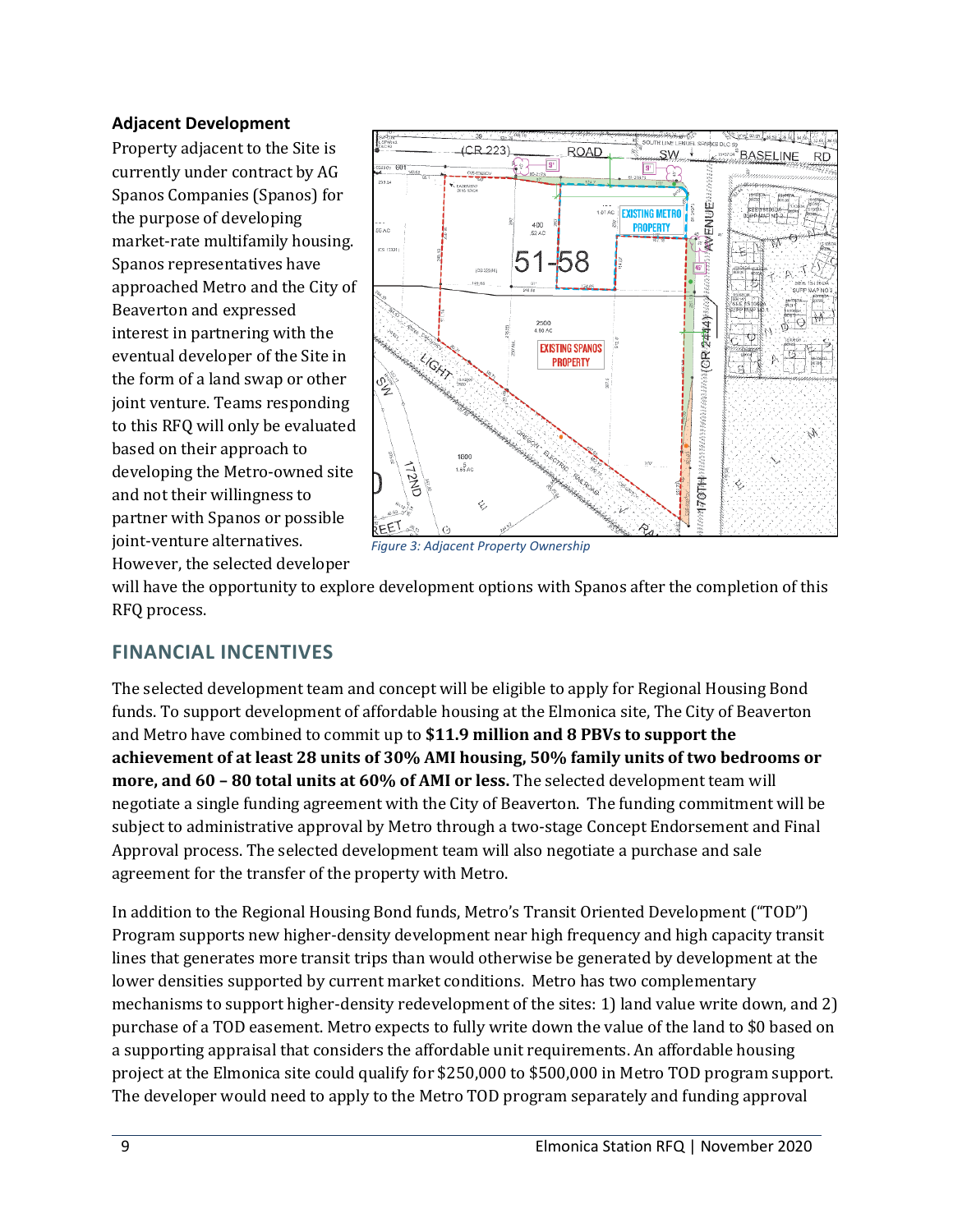would be subject to the program's work plan and approval process. While the actual TOD Program eligibility and funding level will be subject to a separate review and approval by Metro, for purposes of preparing responses to this solicitation however, teams may assume a TOD program contribution of \$300,000.

It is also expected that the selected team will pursue 4% LIHTC and other outside funding sources that may be available.

Interested parties are advised that, when combined with other forms of public financial support, the commitment of these Metro financial resource tools may result in the application of Oregon prevailing wage laws to the project under ORS 279C.800-810, *et seq*. if the combined BOLI eligible public support exceeds \$750,000.

# <span id="page-13-0"></span>**TIMELINE AND PROCESS**

# **Step 1. Registration**

In order to ensure that all interested parties receive notification of any clarifications or changes to the request for qualifications, interested parties should register their interest in submitting qualifications and concepts along with any questions or requests for clarification by an e-mail to Jon Williams, Senior Development Project Manager, at jonathan.williams@oregonmetro.gov no later than **November 13, 2020 at 5:00 pm** PST. Metro will share responses to questions or requests for clarification in an e-mail to all registered parties.

# **Step 2. Submission of qualifications**

Submission must be received no later than **Monday, January 15, 2021 at 5:00 pm** PST. Responses must be submitted in PDF format via e-mail to jonathan.williams@oregonmetro.gov. Files larger than 10 megabytes should be submitted via download link or compressed. Late responses will be disqualified.

# **Step 3. Advisory Committee developer recommendation**

Submissions will be reviewed by an Advisory Committee composed of representatives selected by Metro and the City of Beaverton. If needed, interviews will be held with selected finalists. The Advisory Committee will make recommendations to Metro's Transit Oriented Development Steering Committee and the City Council of the City of Beaverton. The selection must be approved by both organizations to move forward.

# **Step 4. Metro and City of Beaverton approval of recommended development team and concept and execution of Exclusive Negotiating Agreement with Metro**

Following the Advisory Committee's recommendation, Metro will evaluate the recommendations and Team(s) and may enter into an Exclusive Negotiating Agreement ("ENA") setting forth the process for and necessary steps and preconditions that must be satisfied prior to entering into a Disposition and Development Agreement. Conditions precedent to Metro approval of the Team include: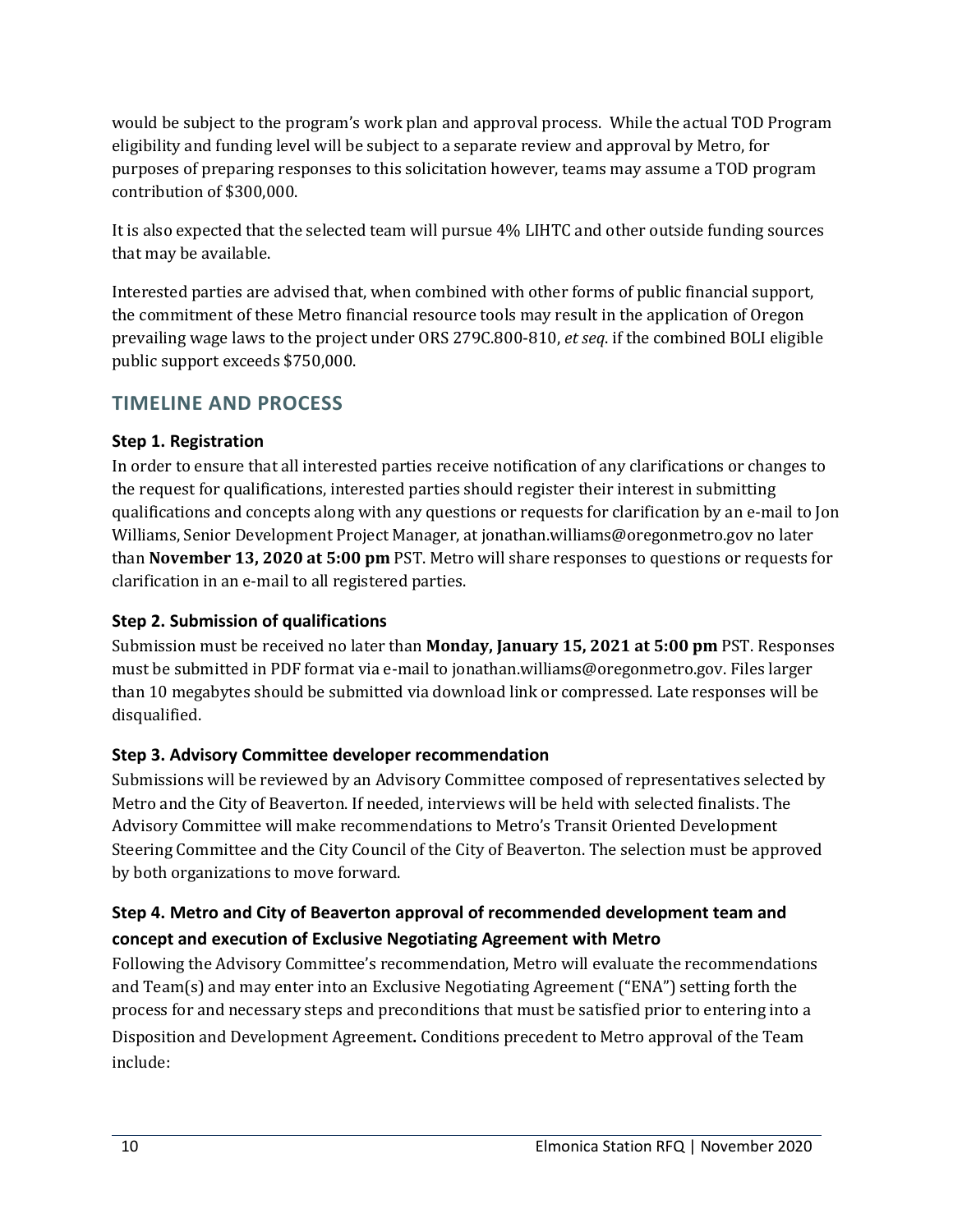- Metro Transit Oriented Development Steering committee endorsement and Chief Operating Officer approval
- City of Beaverton approval of the Team and Concept

Key areas to be addressed in the Exclusive Negotiating Agreement include:

- Exclusive negotiating period and project development timeline
- Commitment to affordability levels, unit production, and bedroom size and mix.
- Commitments for community outreach consistent with City of Beaverton requirements
- Commitments for design consultation with Metro Transit Oriented Development Steering Committee
- Parameters for land value write down and Transit Oriented Development program funding contribution
- Benchmarks for entering into a Disposition and Development Agreement

# **Step 5. Concept Endorsement and preliminary commitment of Regional Housing Bond Funds**

Concurrently with the approval of the ENA and following endorsement of the development team and concept, Metro will provide a Concept Endorsement providing a preliminary commitment of Regional Housing Bond funds to the project conditioned upon the final project achieving the unit production targets committed to in the ENA and the project's compliance with the City of Beaverton's Local Implementation Strategy.

# **Step 6. Project development and funding commitments**

Upon achievement of certain development benchmarks to be described in the ENA, Metro anticipates that the Exclusive Negotiating Agreement will be replaced by a Disposition and Development Agreement which will describe the conditions for releasing the Elmonica site for construction of affordable housing and the release of Transit Oriented Development Funds to the project (if any.)

Separately, the City of Beaverton will enter into a project funding agreement with the developer which will govern the contribution of Regional Affordable Housing Bond fund to the Project.

### **Summary**

The timeline for the Request for Qualifications is below:

- November 2, 2020 Issue RFQ
- November 13, 2020, 5:00 p.m. PST Deadline to register for online information session and submit questions to be addressed during information session. Parties should register and submit questions by e-mailing Jon Williams at jonathan.williams@oregonmetro.gov.
- November 18, 2020, 10:00 a.m. PST Optional online information session—Details to be provided to registered interested parties. Metro to provide written response to submitted questions to all registered participants.
- **January 15, 2021, 5:00 p.m. PST - RFQ closes. Parties should submit responses in PDF format to jonathan.williams@oregonmetro.gov.**
- Week of January 25, 2020 Target date for review of Submissions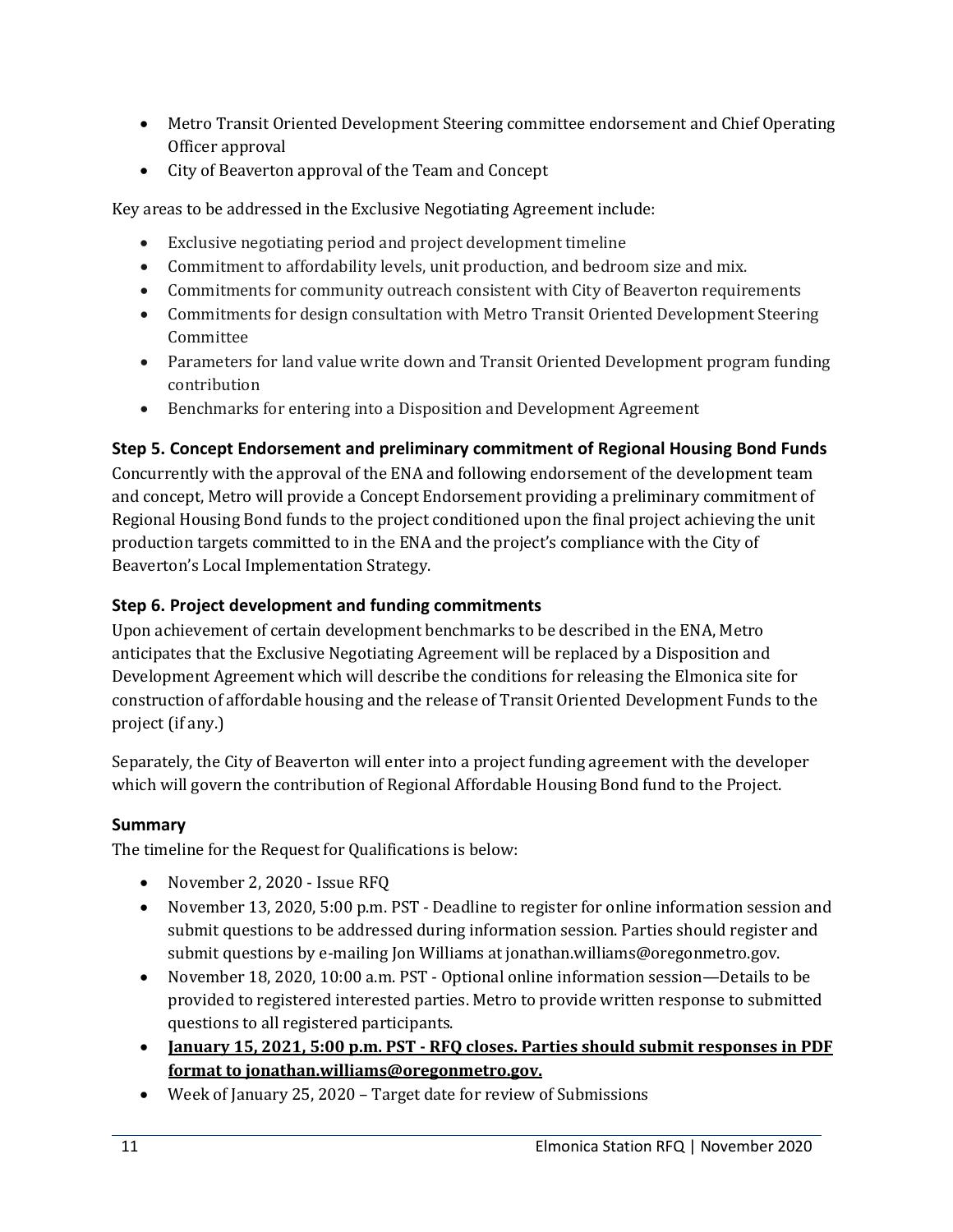• Week of February 1, 2020 – Target date for interviews (if needed)

# <span id="page-15-0"></span>**SUBMISSION MATERIALS AND SCORING**

Required submission materials are summarized below, followed by additional detail and proposed scoring. Submissions deemed incomplete may be disqualified at the sole discretion of Metro and City of Beaverton.

#### **Submittal Summary**

- Introductory letter including:
- o Summary of major points within the submission
- o Name of primary contact and contact information for the development team
- o Statement explicitly agreeing to the General Conditions set forth in this RFQ
- o Dated signature of executive or manager authorized to enter into contracts on behalf of the development team
- Project sheets from previous projects *(maximum three pages)*
- Bios for project manager and identified critical team members *(maximum three pages)*
- Schedule of sponsor's real estate owned
- Audited or certified financial statement from proposing developer
- Project summary describing the team's approach to developing the Elmonica Site *(maximum three pages)*
- Massing drawing and schematic site plan *(maximum two pages)*
- Program summary including unit count/affordability matrix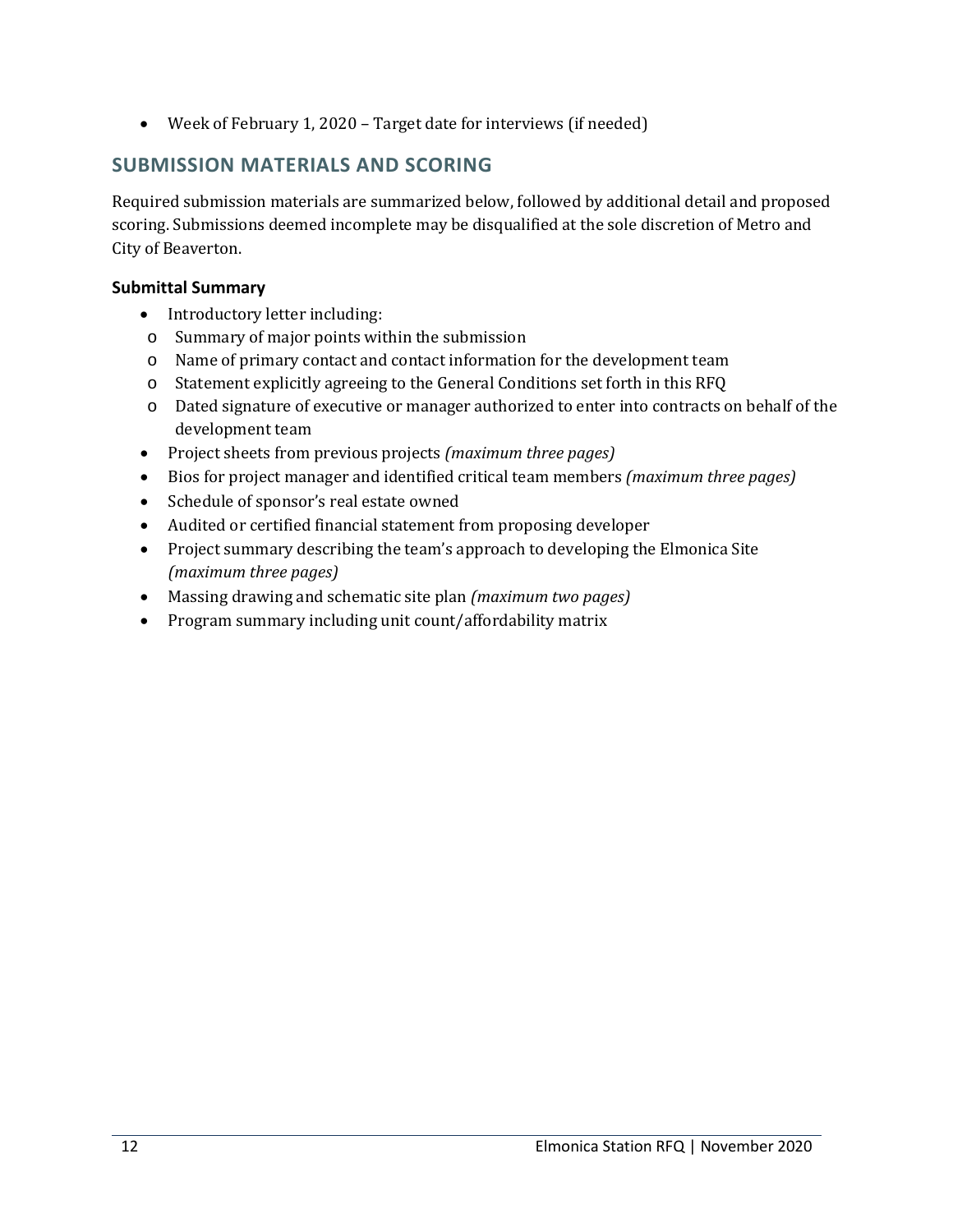- Preliminary OHCS pro forma
- Diversity, equity, and inclusion plan *(maximum four pages)*

#### **Part 1. Experience (30 points)**

Metro and the City of Beaverton are seeking a team with the capacity and track record of developing high quality affordable housing that promotes racial equity in the design process, construction contracting, and management and marketing. Please provide evidence of your experience developing high quality affordable housing by submitting the following materials.

- 1. Project sheets from up to three previous affordable housing projects developed by sponsor. Please include address, total budget, unit mix, financial sources used, affordability restrictions (if any), exterior photo, key project team members, and participating COBID certified contractors for each project, including percentage of overall construction cost, names and contract amounts. (*Maximum three pages*)
- 2. Bios for project manager and identified critical team members along with their proposed roles on this project. (*Maximum three pages*)
- 3. Schedule of sponsor's real estate owned including debt service coverage ratios, unit count, and current occupancy percentage.
- 4. Audited or certified financial statement from proposing developer.

#### **Part 2. Project concept (25 points)**

Metro and the City of Beaverton are seeking a sponsor with a clear understanding of the site's constraints, the City and Metro's unit production targets, and a realistic approach to the project's financing and sustained operations. Metro and the City are seeking to achieve at least **60 - 80 total units** on the site, including **29 units with two or more bedrooms**. All proposed units must be regulated at 60% of AMI or less and **28 units must be at 30% of AMI or less**. To assist with these requirements, the City of Beaverton and Metro have allocated up to **\$11.9 million** of regional housing funds and **eight PBVs**.

Please provide the following to document your team's anticipated approach to developing the parcel:

- 1. Narrative summary of the team's approach to developing the Elmonica Site, including description of schematic site plan, programming, financing assumptions, and anything else relevant to achieving the project requirements. Details specific to equity in contracting, screening, and community engagement should be reserved for the Diversity, Equity, and Inclusion Plan and do not need to be addressed in this section. *(Maximum three pages)*
- 2. Massing drawing and schematic site plan showing potential scale and site configuration. Please be sure to highlight how your site approach addresses vehicle access, onsite parking, and outdoor open space for residents, and responds to known site constraints described in Appendix B. *(Maximum two 8 ½ X 11 sheets)*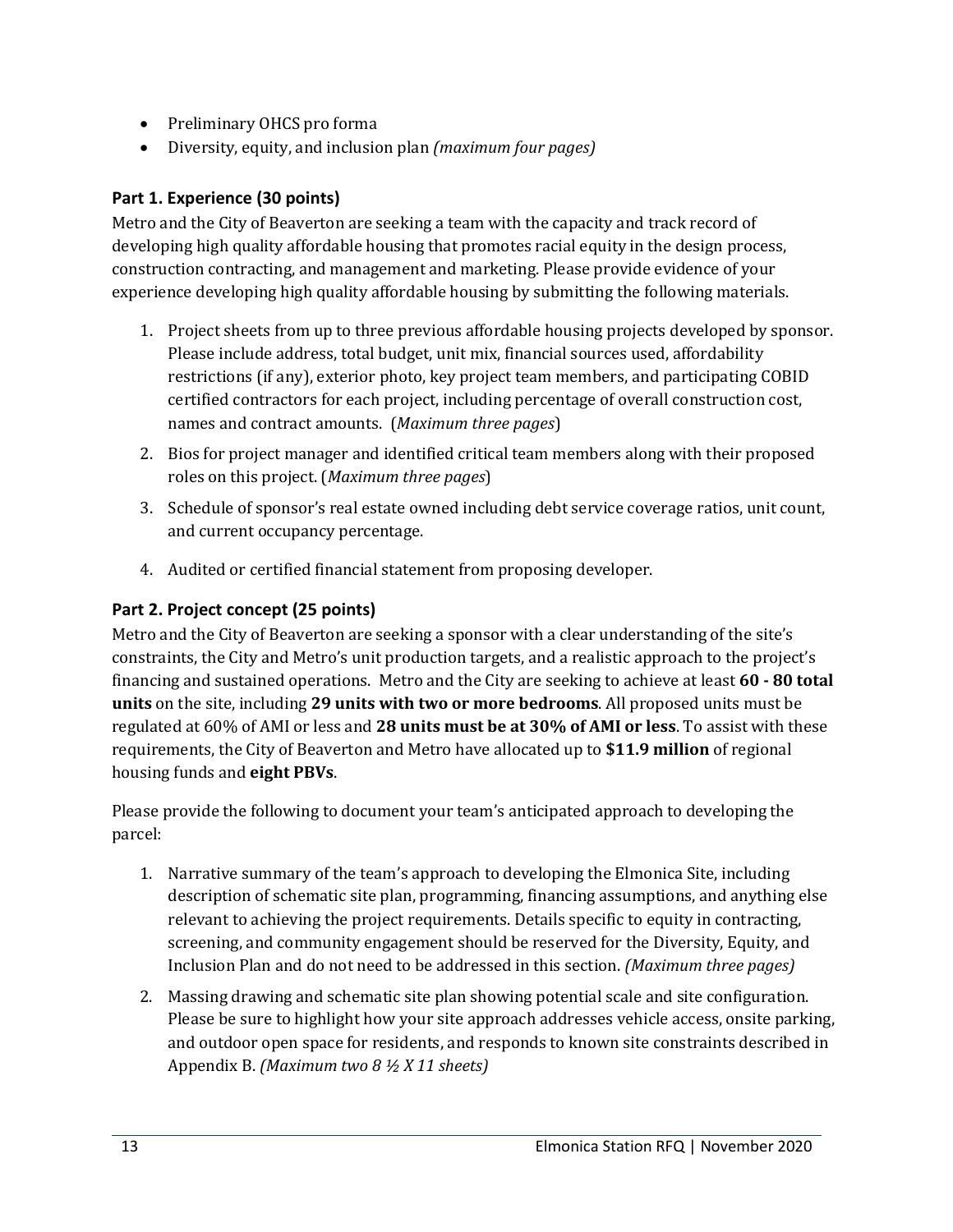- 3. Program summary matrix describing unit count by bedroom size and affordability level square footage by unit type and approximate square footage of anticipated dedicated community rooms or community open space. (*Maximum one page*)
- 4. Preliminary 4% OHCS pro forma including anticipated sources and uses (especially any competitive sources) and operating pro forma including any anticipated operating subsidies or vouchers and assumed developer fee and repayment of deferred fee.

**Assumption to use for Metro TOD Easement contribution:** To allow a direct comparison of projects, please assume a TOD Program Contribution of \$300,000 in addition to the \$11.9 million of regional housing funds. *This assumption should be used solely for the preparation of this response. The actual value of any TOD Easement will be subject to review and recalculation by Metro staff based on additional considerations including projected ridership associated with the development program and actual project need.*

# **Part 3. Diversity, equity and inclusion (25 points)**

Metro and the City of Beaverton are committed in ensuring diversity, equity and inclusion concepts are embedded in all affordable housing projects. It is our goal that BIPOC and marginalized communities benefit from this investment throughout the development process and beyond. Development teams should provide a diversity, equity, and inclusion plan that addresses the following (*maximum four pages):*

### **Community Engagement**

- Propose programming for the site based on serving the target population. Describe the development team's history of programming similar space that resulted in positive outcomes for residents. Propose a marketing and lease-up plan that demonstrates how the lease-up process ensures equitable access for people of color and marginalized communities for the identified populations, including a low barrier screening process. Describe the team's experience implementing similar plans.
- Describe the experience and capacity of the proposed service provider team. Discuss how they will support project design, planning and service operations oversight, including the development of contracts and services agreements and the delivery of culturally responsive and/or culturally specific services.

#### **Equity**

The proposed project must show it can meet the 20% COBID hard and soft cost goals. In addition, proposers must describe how equity is addressed throughout their proposals to include:

- How diversity and inclusion is applied in the organization, including its board.
- A resident service plan for the proposed project that is inclusive and applicable to the targeted population.
- The provision of culturally responsive and culturally specific services.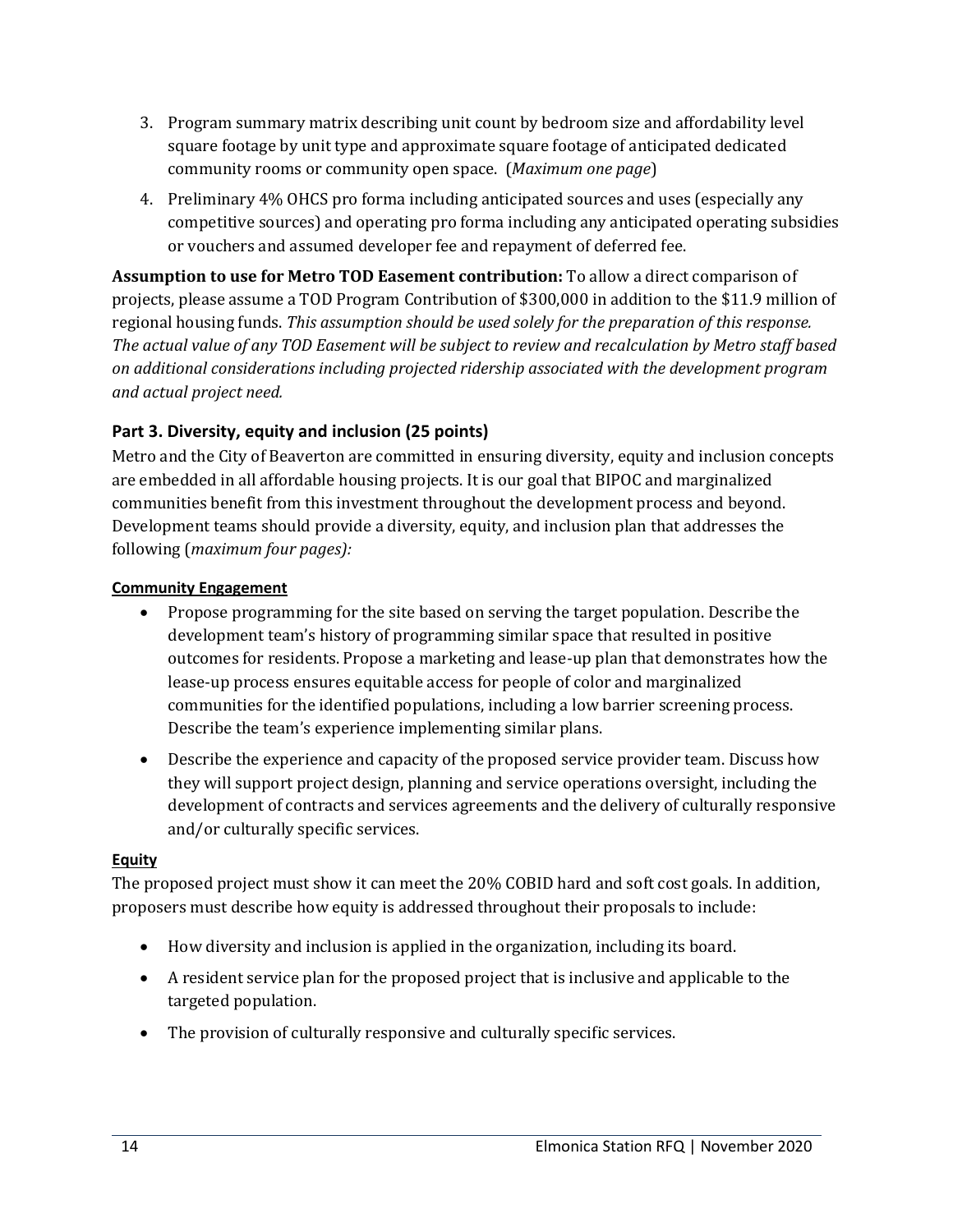- Discuss examples of previous projects that implemented affirmative actions to promote racial equity through community engagement, construction contracting, and property management and leasing practices.
- Is the Construction Prime Contractor (if selected) a 100% BIPOC (Black, Indigenous, Person of Color) owned firm/BIPOC Prime Contractor?
- In your last three projects, have you worked with a BIPOC Prime Contractor?

#### **Part 4. Responsiveness to City of Beaverton Local Implementation Strategy (20 points)**

Metro and the City of Beaverton are committed to implementing the values embedded within the City's Regional Affordable Housing Bond Local Implementation Strategy. Proposed project submissions should meet or exceed the following requirements:

| <b>PROJECT REQUIREMENTS</b>     |                                                                                   |
|---------------------------------|-----------------------------------------------------------------------------------|
| Maximum subsidy/unit            | \$150,000                                                                         |
| Total unit target               | $60 - 80$ units                                                                   |
| 30% AMI units                   | 28 units                                                                          |
| Family sized units (2+ Bedroom) | 29 units                                                                          |
| <b>Project Based Vouchers</b>   | 8 PBVs                                                                            |
|                                 | The PBV units should be programmed for family-sized units<br>(2-bedrooms or more) |
|                                 | PBV units must be made available through referrals from                           |
|                                 | the Housing Authority of Washington County.                                       |
| Programming                     | All units restricted at or below 60% AMI                                          |
|                                 | Programming appropriate to target population                                      |
| Screening                       | Use low barrier screening criteria that balances access to                        |
|                                 | target populations, project operations, and community<br>stability                |
|                                 | Beaverton and Metro will review and may request                                   |
|                                 | revisions to screening criteria and lease up process                              |
| <b>COBID participation</b>      | A detailed plan to achieve at least 20% COBID certified                           |
|                                 | construction participation, and 20% COBID certified                               |
|                                 | professional design services participation                                        |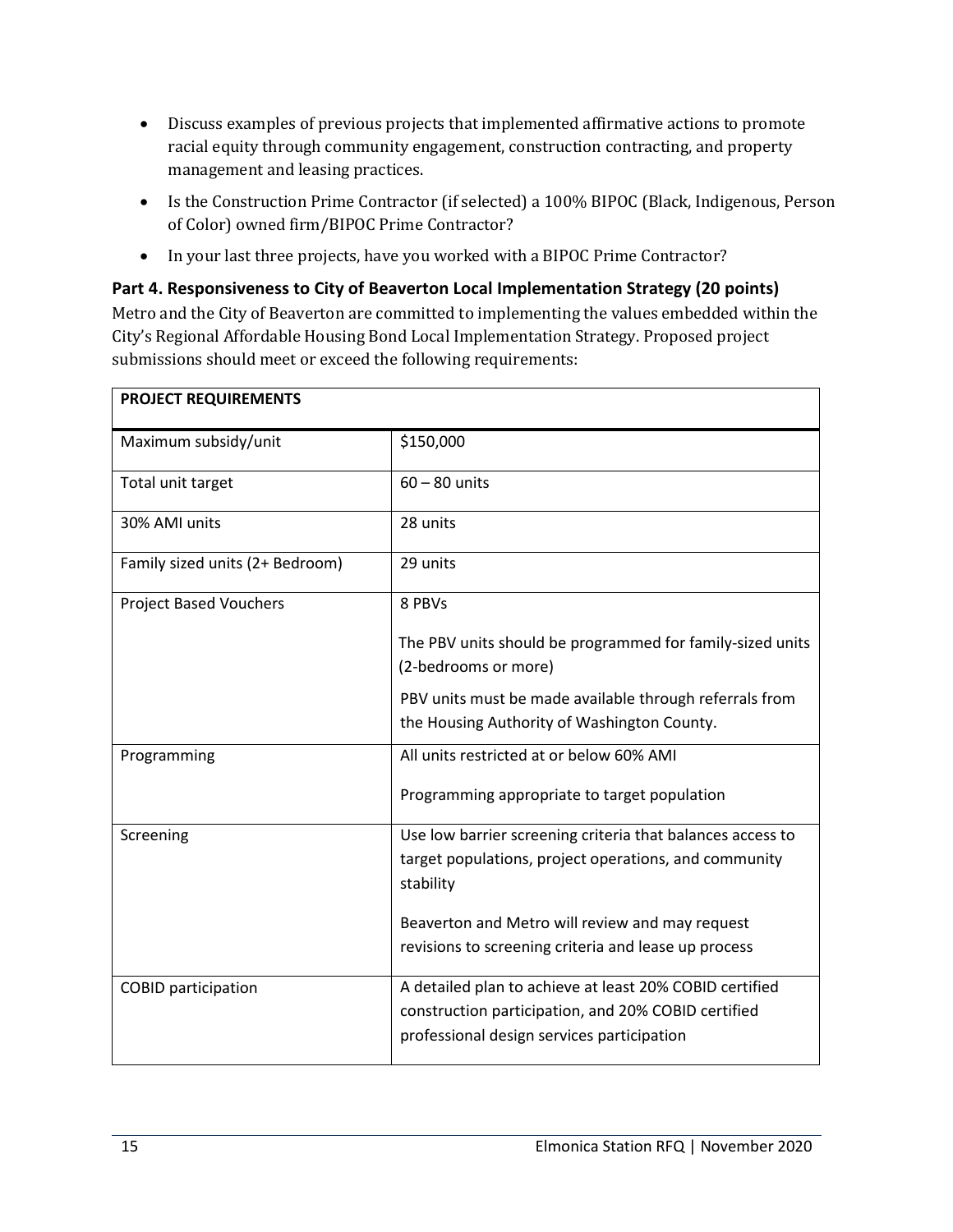|                        | If the plan includes a significant partnership with a trade<br>association/consultant, such plan should include in detail<br>the expected division of work |
|------------------------|------------------------------------------------------------------------------------------------------------------------------------------------------------|
| Sustainability         | Compliance with Oregon Housing and Community Services                                                                                                      |
|                        | standards                                                                                                                                                  |
| Accessibility          | Universal design principals                                                                                                                                |
| Design                 | Quality of design, aesthetics, and material                                                                                                                |
| <b>Funding Sources</b> | Successful respondents will utilize a combination of capital                                                                                               |
|                        | funding sources, including but not limited to: respondent's                                                                                                |
|                        | equity, bond funds, Section 42 Low Income Housing Tax                                                                                                      |
|                        | Credit (LIHTC) equity, a mortgage and conventional                                                                                                         |
|                        | construction and permanent financing sources                                                                                                               |
| Leverage               | Maximization of all non-Bond sources of funding including                                                                                                  |
|                        | use of Low-Income Housing Tax Credit equity and                                                                                                            |
|                        | conventional debt to the greatest extent feasible                                                                                                          |
| <b>LIS Alignment</b>   | Respondents must demonstrate alignment with the LIS                                                                                                        |
|                        | and their support of this commitment in as many aspects                                                                                                    |
|                        | of a project proposal as possible, including but not limited                                                                                               |
|                        | to development team, project contractors, vendors,                                                                                                         |
|                        | resident and supportive services, marketing, leasing, and                                                                                                  |
|                        | operations components.                                                                                                                                     |
|                        |                                                                                                                                                            |

# <span id="page-19-0"></span>**GENERAL CONDITIONS**

- 1. This RFQ is not a solicitation of competitive proposals or competitive bids. Metro in partnership with the City of Beaverton specifically reserves the right in its sole discretion to determine which development team best satisfies the selection and scoring criteria, and to:
	- Revise the solicitation, evaluation, or selection process including extending the deadline or canceling the process entirely without selecting any Projects, by providing written notice to respondents.
	- Request additional information from any and all prospective Respondents if helpful to clarify any information contained in the proposals.
	- Specify additional terms and conditions at any time either before or after responses are submitted.
	- Accept or reject any one or all proposals received as a result of this RFQ, to waive formalities and irregularities, and to conduct discussions with all responsible respondents, in any manner necessary, to serve the best interest of Metro.
	- Modify the selection process set forth in this RFQ upon written notification to all respondents who have not been rejected at the time of the modification.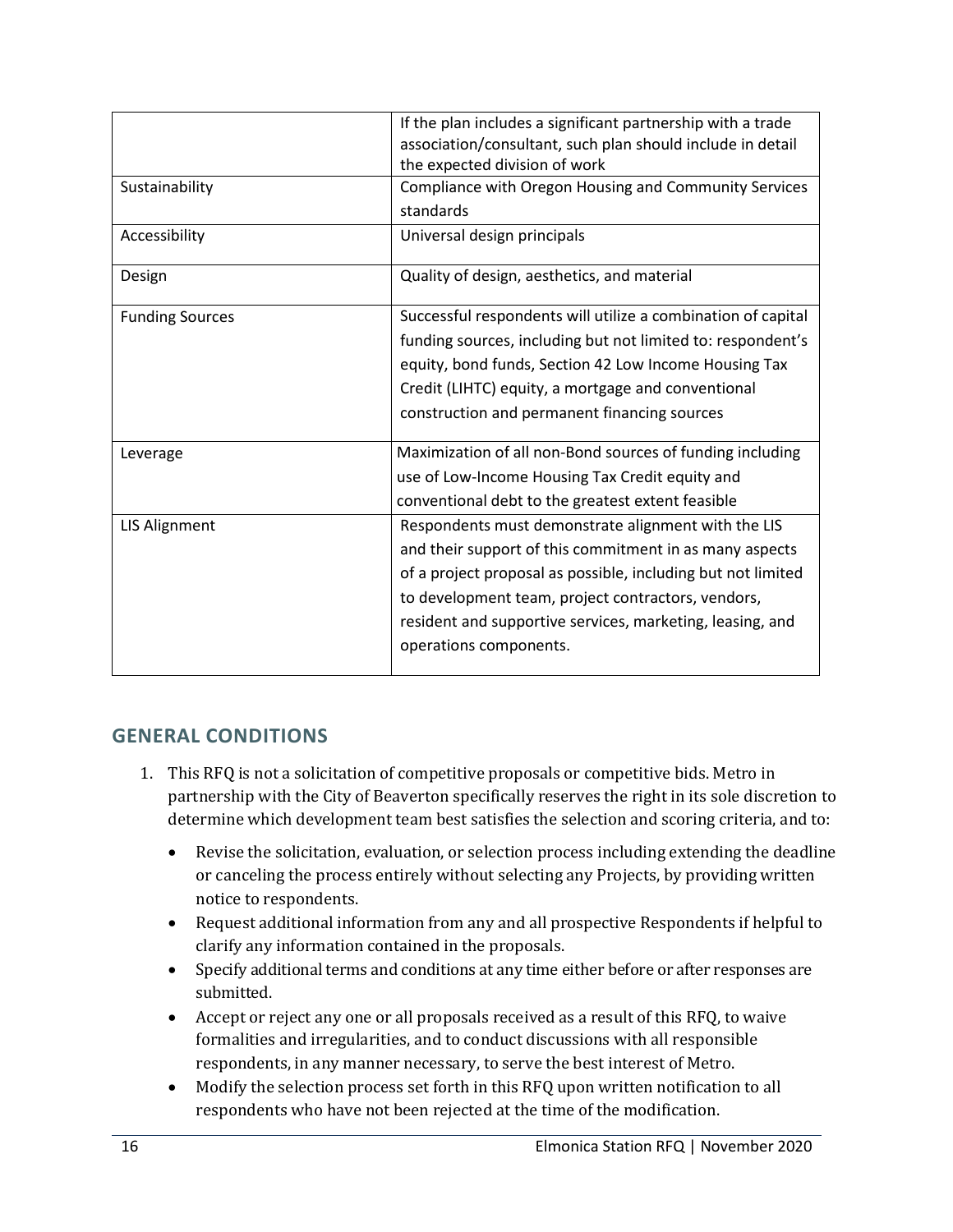- Disqualify **without recourse or appeal** any or all responses to this RFQ, with or without cause.
- Keep all responses submitted in connection with this RFQ, without restrictions on future use.
- Determine the timing, arrangement and method of any presentation throughout the process.
- Verify and investigate the qualifications and financial capacity of the development team, and any of the information provided in the proposal.
- 2. Every effort has been made to provide current and correct information; however, unless citing a specific Metro approved resolution or plan, Metro makes no representation or warranty with respect to the accuracy of any of the information provided in this RFQ. Respondents are instructed to independently verify all information provided herein.
- 3. Development teams may respond to more than one site but are restricted to one response to the RFQ per site.
- 4. All responses received will become official public records subject to inspection by the public in accordance with ORS 192.502 and Metro's public records policy after the completion of the RFQ process; any may be used for any purposes relevant to the decisions and actions undertaken by Metro.
- 5. Every effort has been made to include all the information necessary to prepare and submit a comprehensive response to this RFQ. However, in the event additional information is desired, please contact Jonathan Williams, Senior Development Project Manager at [jonathan.williams@oregonmetro.gov.](mailto:jonathan.williams@oregonmetro.gov) Any questions and answers will be shared with all applicants.
- 6. Development teams are cautioned not to undertake any activities or actions during the course of this RFQ to promote or advertise their proposals except in the course of Metroauthorized presentations; or to make any direct or indirect (through others) contact with evaluation committee members. Failure to abide by these restrictions may be grounds for disqualification.
- 7. Metro accepts no responsibility or obligation to pay any costs incurred by any responders in preparing and submitting responses to this RFQ, or submission of a proposal or in complying with any subsequent request by Metro for information or participation throughout the evaluation process.
- 8. For a period of one year after their separation from employment, no former Metro employee shall in any way be part of a development team in this RFQ if such employee participated personally and substantially in the proposed project during the employee's term of employment at Metro. If such employee "exercised contract management authority" in the proposed project, s/he may never be part of a development team in this RFQ for the